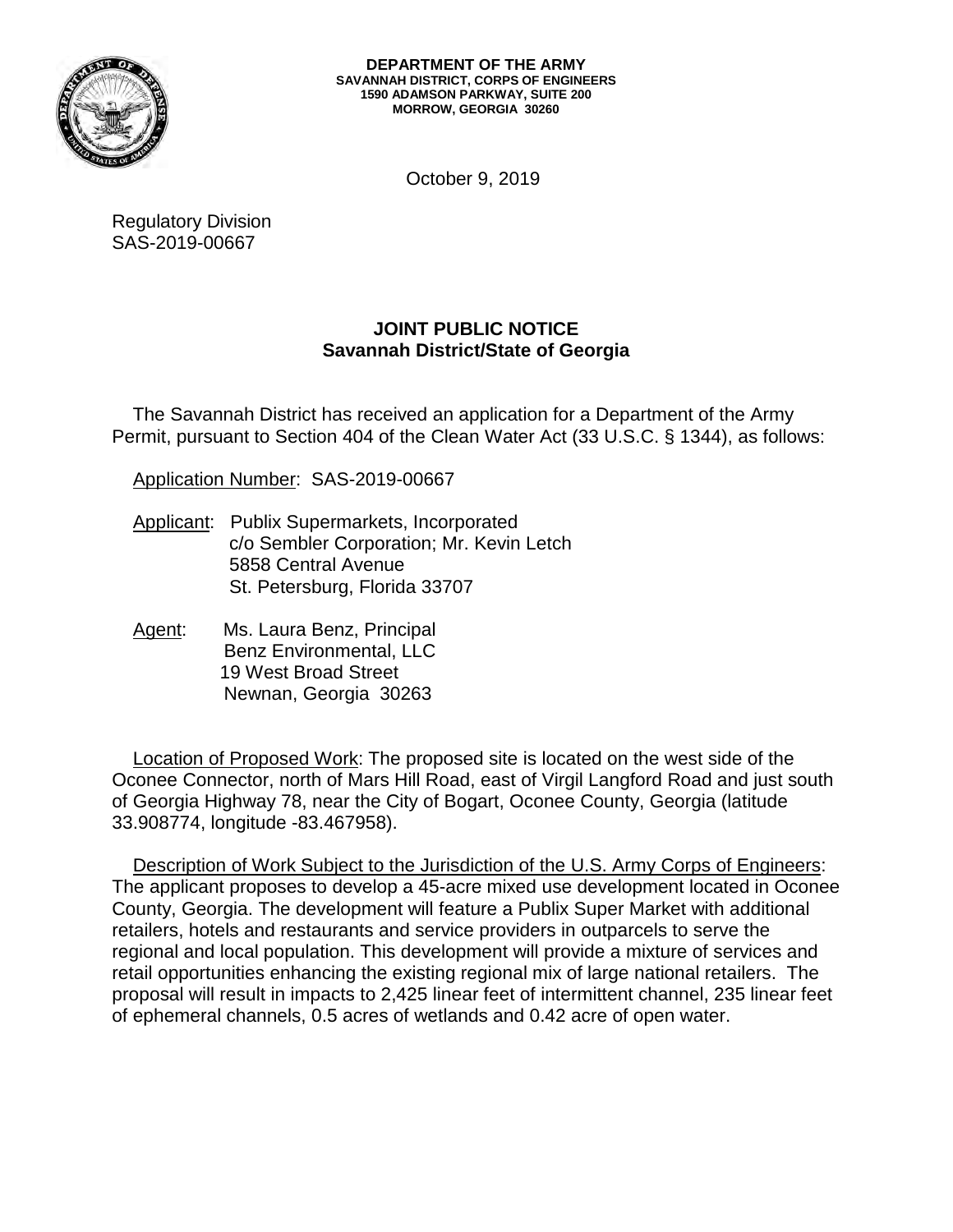#### **BACKGROUND**

 Army Corps of Engineers and the State of Georgia. The applicant's proposed work may This Joint Public Notice announces a request for authorizations from both the U.S. also require local governmental approval.

### **STATE OF GEORGIA**

 450, Atlanta, Georgia 30334, during regular office hours. A copier machine is available basis of objections or request for a hearing. The application can be reviewed in the Water Quality Certification: The Georgia Department of Natural Resources, Environmental Protection Division, intends to certify this project in accordance with the provisions of Section 401 of the Clean Water Act, which is required for a Federal Permit to conduct activity in, on, or adjacent to the waters of the State of Georgia. Copies of the application and supporting documents relative to a specific application will be available for review and copying at the office of the Georgia Department of Natural Resources, Environmental Protection Division, Watershed Protection Branch, 7 MLK Jr. Drive, Suite for public use at a charge of 10 cents per page. Any person who desires to comment, object, or request a public hearing relative to State Water Quality Certification must do so within 30 days of the State's receipt of application in writing and state the reasons or Savannah District, U.S. Army Corps of Engineers, Regulatory Division,1590 Adamson Parkway, Suite 200, Morrow, Georgia 30260-1777.

 the State of Georgia, which may be in the form of a license, easement, lease, permit or State-owned Property and Resources: The applicant may also require assent from other appropriate instrument.

### **U.S. ARMY CORPS OF ENGINEERS**

The Savannah District must consider the purpose and the impacts of the applicant's proposed work, prior to a decision on issuance of a Department of the Army Permit.

 approximately 800 meters east of the project area. There are seven archeological sites approximately 650 meters to the east. There are 22 previously recorded historic Cultural Resources Assessment: In September 2018, R.S. Webb & Associates conducted a Phase I cultural resources survey of the Oconee-Sembler development tract (46.9 acres) in Oconee County, Georgia**. Literature Review**: GNAHRGIS and HPD records indicate that there is one NRHP-listed historic property located within 1.6 kilometers (km) of the project area. This property, the William Daniell House, is located recorded within 1.6 km of the project area, the closest of which is 9OC185, located resources within 1.6 km of the study area. The closest to the project tract is Mars Hill Church Cemetery (GNAHRGIS Resource No. 104504), located approximately 50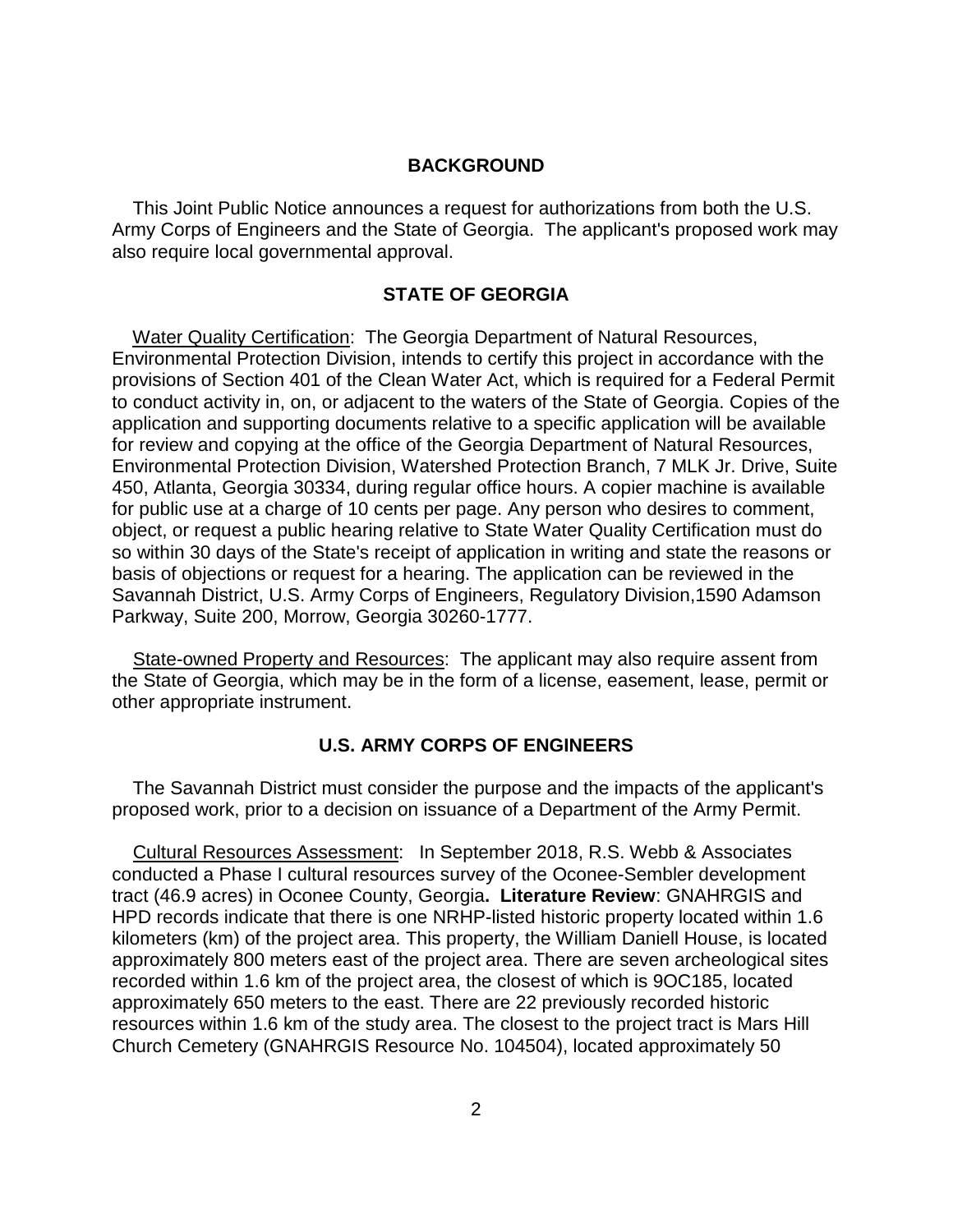meters to the southwest on the south side of Mars Hill Road. **Archeological Survey**: One new isolated artifact find, Isolated Find 1, was recorded during the current field survey. This item is a prehistoric reduction flake that cannot be assigned to a specific cultural period. **Historic Resources Survey**: No historic resources were identified in the project area of potential effect (APE) for direct or indirect impacts. Mars Hill Church Cemetery and two 1960s Ranch houses are within the viewshed for this project.

 Endangered Species Act of 1973, as amended (16 U.S.C. § 1531 et seq.), we request Endangered Species: A query of the IPAC data resulted in no threatened, endangered, or candidate species on this species list. Pursuant to Section 7(c) of the information from the U.S. Department of the Interior, Fish and Wildlife Service, the U.S. Department of Commerce, National Oceanic and Atmospheric Administration, National Marine Fisheries Service; or, any other interested party, on whether any species listed or proposed for listing may be present in the area.

 evaluation of the probable impact including cumulative impacts of the proposed activity on the public interest. That decision will reflect the national concern for both protection and utilization of important resources. The benefit, which reasonably may be expected safety, food and fiber production, mineral needs, considerations of property ownership Public Interest Review: The decision whether to issue a permit will be based on an to accrue from the proposal, must be balanced against its reasonably foreseeable detriments. All factors, which may be relevant to the proposal will be considered including the cumulative effects thereof; among those are conservation, economics, aesthetics, general environmental concerns, wetlands, historic properties, fish and wildlife values, flood hazards, flood plain values, land use, navigation, shoreline erosion and accretion, recreation, water supply and conservation, water quality, energy needs, and in general, the needs and welfare of the people.

 comments from the public; federal, state, and local agencies and officials; Native a permit for this proposal. To make this decision, comments are used to assess Consideration of Public Comments: The U.S. Army Corps of Engineers is soliciting American Tribes; and other interested parties in order to consider and evaluate the impacts of this proposed activity. Any comments received will be considered by the U.S. Army Corps of Engineers to determine whether to issue, modify, condition or deny impacts on endangered species, historic properties, water quality, general environmental effects, and the other public interest factors listed above. Comments are used in the preparation of an Environmental Assessment and/or an Environmental Impact Statement pursuant to the National Environmental Policy Act. Comments are also used to determine the need for a public hearing and to determine the overall public interest of the proposed activity.

 discharge of dredged or fill material into the waters of the United States. The Savannah Application of Section 404(b)(1) Guidelines: The proposed activity involves the District's evaluation of the impact of the activity on the public interest will include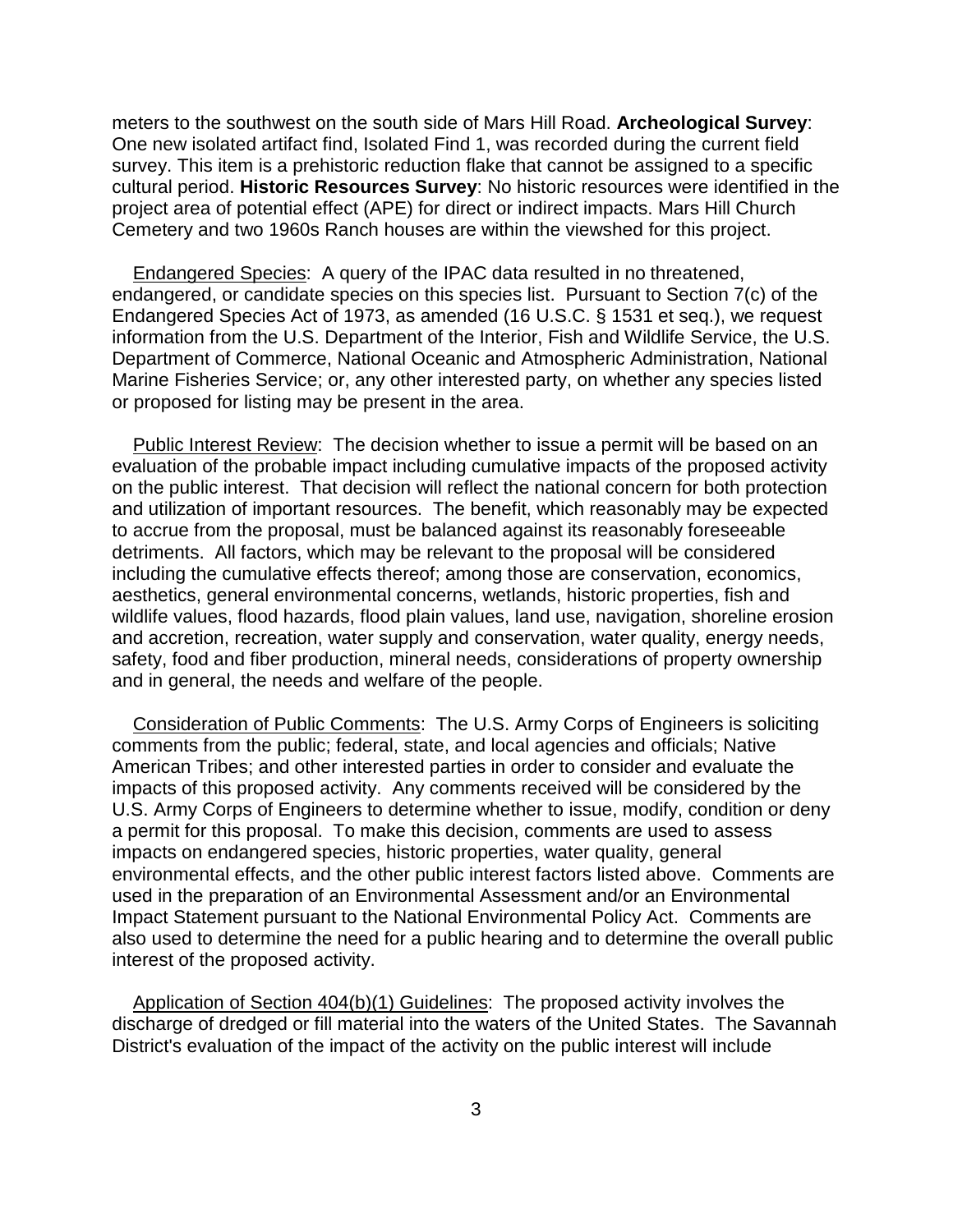application of the guidelines promulgated by the Administrator, Environmental Protection Agency, under the authority of Section 404(b) of the Clean Water Act.

 Department of the Army permit. Requests for public hearings shall state, with particularity, the reasons for requesting a public hearing. The decision whether to hold based on the need for additional substantial information necessary in evaluating the Public Hearing: Any person may request, in writing, within the comment period specified in this notice, that a public hearing be held to consider this application for a a public hearing is at the discretion of the District Engineer, or his designated appointee, proposed project.

 of the Army Permit should submit comments in writing to the Commander, U.S. Army Corps of Engineers, Savannah District, Attention: Stacy Marshall, 1590 Adamson Comment Period: Anyone wishing to comment on this application for a Department Parkway, Suite 200, Morrow, Georgia 30260, no later than 30 days from the date of this notice. Please refer to the applicant's name and the application number in your comments.

If you have any further questions concerning this matter, please contact Stacy Marshall, Project Manager at (678) 422-6571.

\*\*Encls

- 1. Aerial map Figure 1
- 2. Approximate wetland location Exhibit 3
- 3. Grading plans C-2.0
- 4. Proposed conditions plan view Figure 7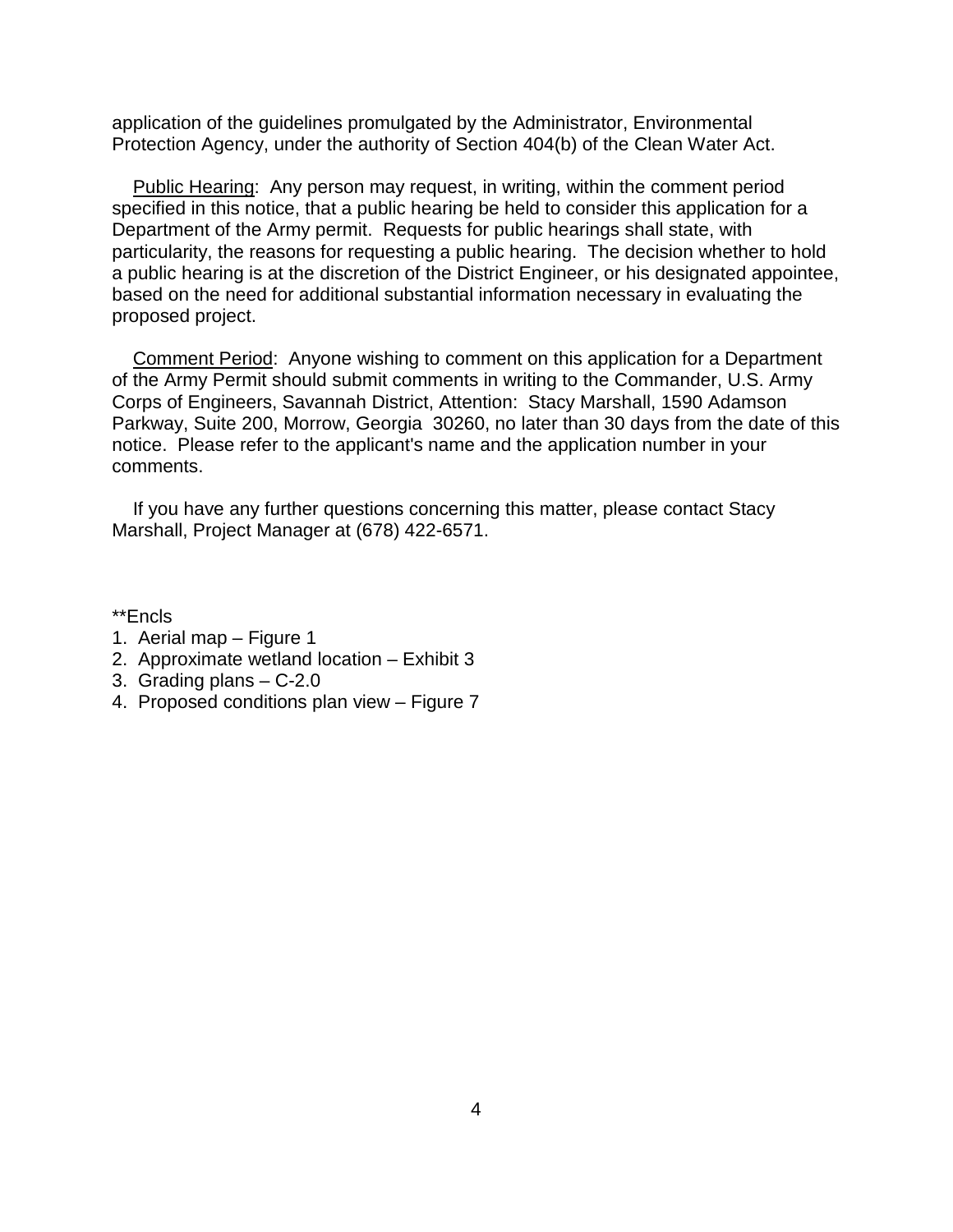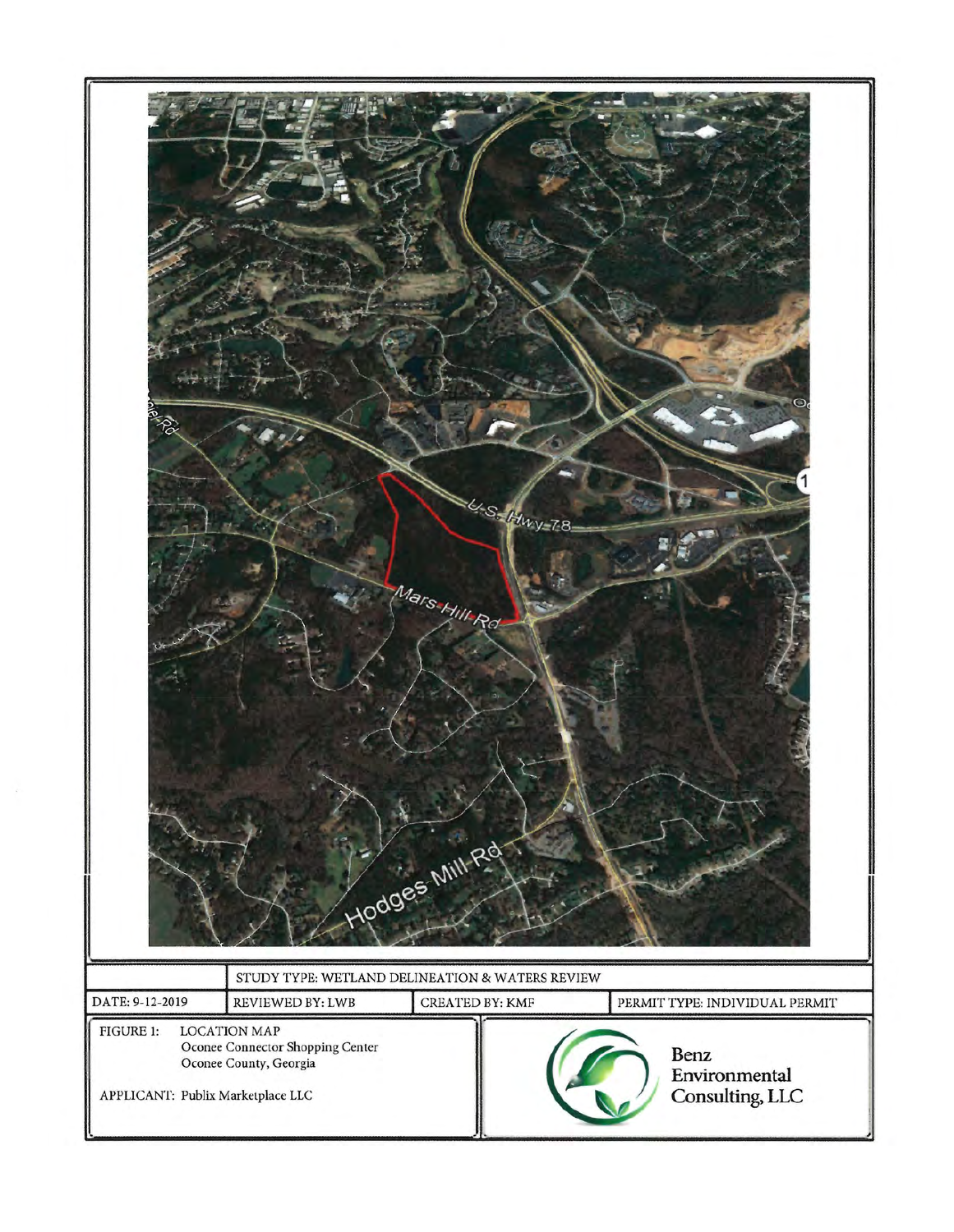

## AERIAL PHOTO W/ AQUATIC RESOURCE LOCATIONS

PREPARED FOR: Deferred Tax, LLC. DELINEATION OF AQUATIC RESOURCES OCONEE-SEMBLER DEVELOPMENT OCONEE COUNTY, GEORGIA

EXHIBIT 3 PREPARED 4/16/2019 BY: NELSON ENVIRONMENTAL, INC,

<www.NelsonEnvironmental.us> PH:404/862-1665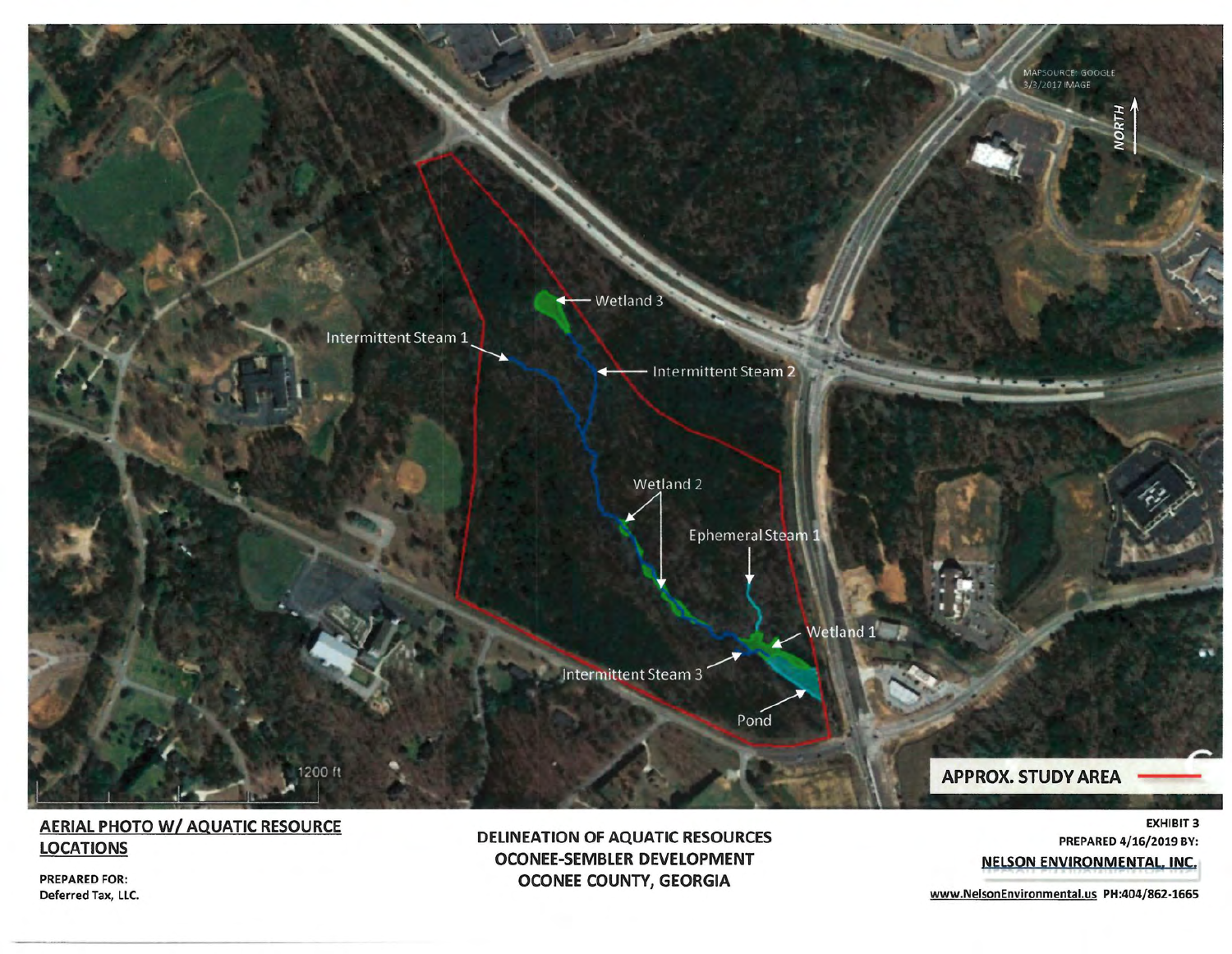